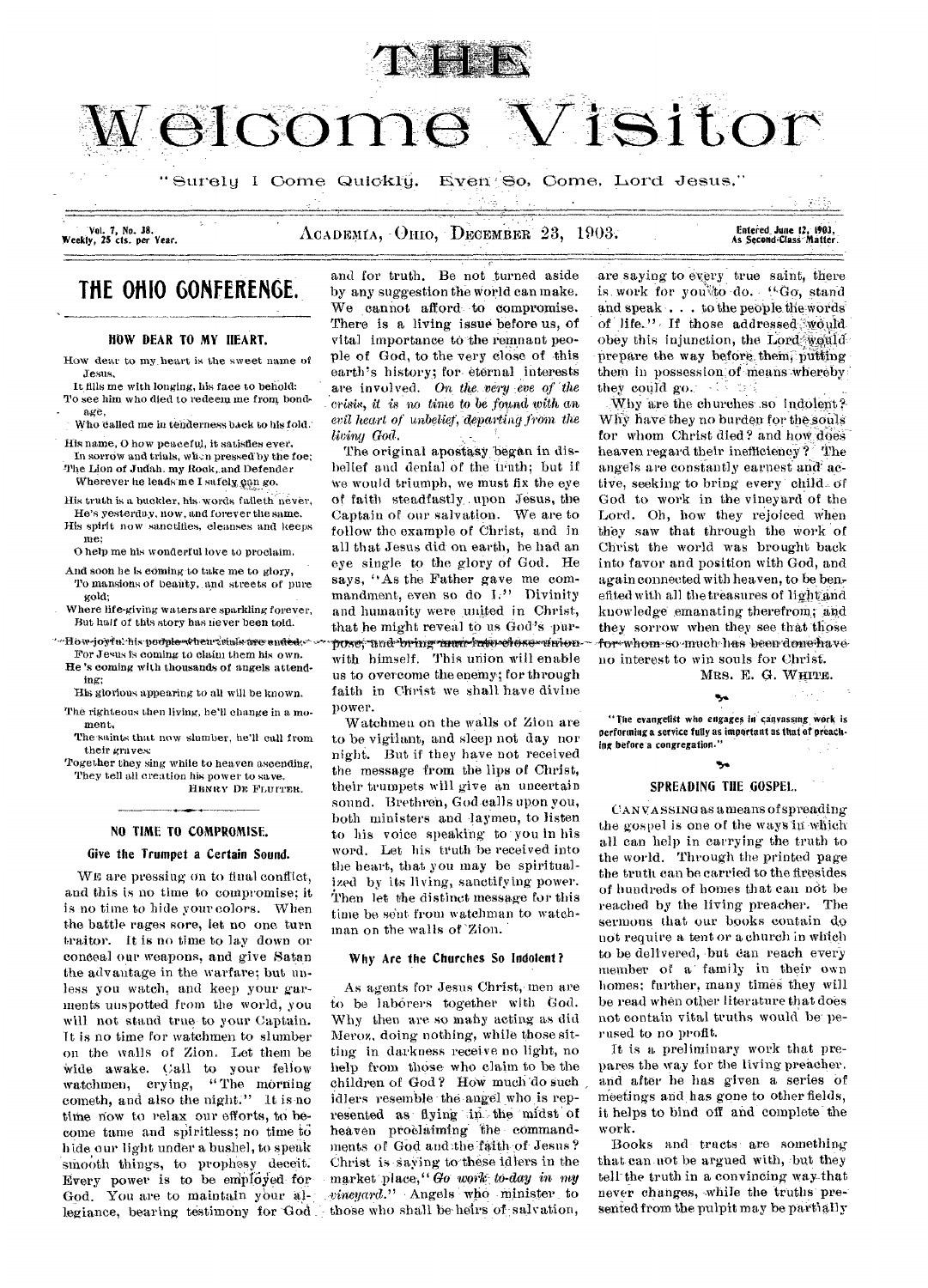forgotten, or some teacher of error may confusethe inquiring mind. After' God's servants have been silenced by: the champions of error, the printed page will still speak in unchangeable tones to honest ones.

Our small books are doing a good work for the children by giving them truth free from error, and they are sold in many homes where, if they were not offered for sale, some fairy tale or book of adventure would be purchased for the children.

W. E. BIDWELL.

## IN PORKER DAYS.

## Tent .Efforts.

IN the 'early 'part of our work, religious meetings were held largely in private houses. This was characteristic of the work in my early experience. Afterwards schoolhouses were extensively utilized for meetings, and the free use of schoolhouses ever since for religious meetings has certainly been a great benefit to the cause of Christianity in this country.

During the proclamatioh of the First Angel's Message, the' churches were willingly and freely opened for the preaching of- the Advent doctrine. This was a means of greatly augmenting the membership of the churches. This was true up to the first passing of •the time at the- close of the year 1843. At that time the churches rejected the Advent doctrine and barred it from their houses of worship. This led to the proclarn&tion of the Second Angel's Message, in 1844, and the withdrawing of 50,000 Advent believers from the fallen -churches. Since that time the churches have never looked with favor on the preaching of the Advent message, and 'their churches remain barred to it only in some exceptional-cases.

Finally the need of a portable structure in which to hold meetings began to be felt, and the cloth tent presented itself as most available for that purpose. So tents began to be purchased and used; but they cost more forty years ago than now, for the tent industry was not what it is now. Much of our aggressive work was, and is done with tents, and our convocations are mostly held in them. Of course they are not available in this country in cold weather, but in some countries they can be used the year round. .A portable structure of wood has been used to some extent, which' has advantages over the canvass tent. in many instances halls are rented in which to carry on our work, and so in any and every way that can be devised the work is being pushed every-<br>where. D. HILDRETH. D. HILDRETH.

# MISSIONARY.

## \$50,000 for Missions.

"This silent preacher, the 'Signs,' enriched with precious matter, should go forth on the wings of prayer, mingled with-faith, that it may do its appointed -work in shedding the light of truth upon those who are in the darkness of error."

## THREE WAYS OF DOING.

WE feel confident that every Seventhday Adventist will want to take an active part in helping to circulate the "Capital and Labor ". number of the *Signs of the Times.* We wish to call attention to three ways in which this may be done.

 $First \rightarrow By' taking a certain number$ and selling them on the street, or from house to house. For those who can spare the time, this is the better way, for it brings us face to face and in personal touch with the people. If necessary, this work can be done in the evening after the regular day's labor, and without expense. Indeed it may be made a source of income, as twenty-five papers cost only 75 cents and can be sold for \$1.25.

The statistics which-this-number contains are worth the price of the paper, to say nothing of the general articles and striking illustrations. The paper will sell at sight.

*Second.—* Those who cannot take the time, or for other reasons cannot engage in selling the paper- from house to house, can take a club of from five to one hundred or more, and mail them to their friends or a select list of names. Ministers, 'school teachers,' and professional men should certainly have a copy of this paper. Perhaps some will feel a burden to send to-such. The price to you is only three cents per copy in lots of twenty-five and upwards-a very inexpensive way in which to do missionary work.

Third.-Possibly there may be some who do not have the time to even attend to remailing the papers. Such can send a list of names to, the office of publication and have the papers sent direet to the individuals.

The retail price-of this special number will be 5 cents per copy.

Five to twenty copies, at 4 cents each. Twenty-five or more copies to one address, 3 cents.

Single copies will be mailed direct from the office of publication to lists of names furnished, at the following rates: $$  $rates:$ 

I to 20 copies.. ; ' cents  $25$  to  $99$  copies  $\dots$ ,  $\dots$ ,  $\dots$ ,  $\dots$ ,  $4$  cents 100 or more copies 8% cents

This price includes addressing, wrapping and postage.

Orders should be sent in-at. once. Address your State Tract Society, or *Signs of the Times,* Oakland, cal.

C. H. JONES.

## "NEW GODS THAT CAME NEWLY UP."

.IN the thirty-second chapter of Deuteronomy and the seventeenth verse it is written concerning the children of Israel:- "They .sacrificed unto devils, not to God: to gods whom they knew . not, to new gods that came newly up."

Satan's principles are ever the same, and in all of this there are lessons for the Christian to-day We are not tempted to bow down to idols of wood and stone. Our adversary knows that an attempt to get us to do this would be useless. Nevertheless, the principle involved in "new gods that came newly up" still lives and works. Have you ever noticed that you will go along for maybe months or years without some article of dress or comfort or pleasure, and then suddenly you are seized with a desire to possess it? This to you is a new god "that came newly up." It is not, to be sure, a graven image of stone, but you have sacrificed your God-given means at its altar, as verily as does the benighted savage sacrifice to his new god. The money which is needed in the work of God has been prostituted to another purpose.

Of those who expended their money on "new gods" in days of old—God says - "They sacrificed to devils." And when Christians now use the wealth of which God has made them stewards with which to satisfy some imaginary want they sacrifice to the Evil One. The pleasure which they hoped to derive from their "new god" either is not realized at all, or it soon fades away. The "new god" quickly becomes an old one. Satan then brings up something else to take its place. It matters little to him if he can only keep our minds engrossed on the pomps and vanities of this wicked world and the sinful lusts of the flesh. Be it land; house, carriage, furniture or dress, it is nothing to him so long as the money is kept from investment in the Gospel Message for the- salvation of souls.

In the Review and Herald of Dee. 3, 1003,: *w a8* an article from Sister White on the Battle Creek College Debt and the Missionary Acre Fund. There are people-aged brethren and sisterswho are waiting for the money owing them by the Battle Creek College. Some are in deep distress for need of it. They have loyally supported the cause, and now that old age and infirmities have overtaken them, they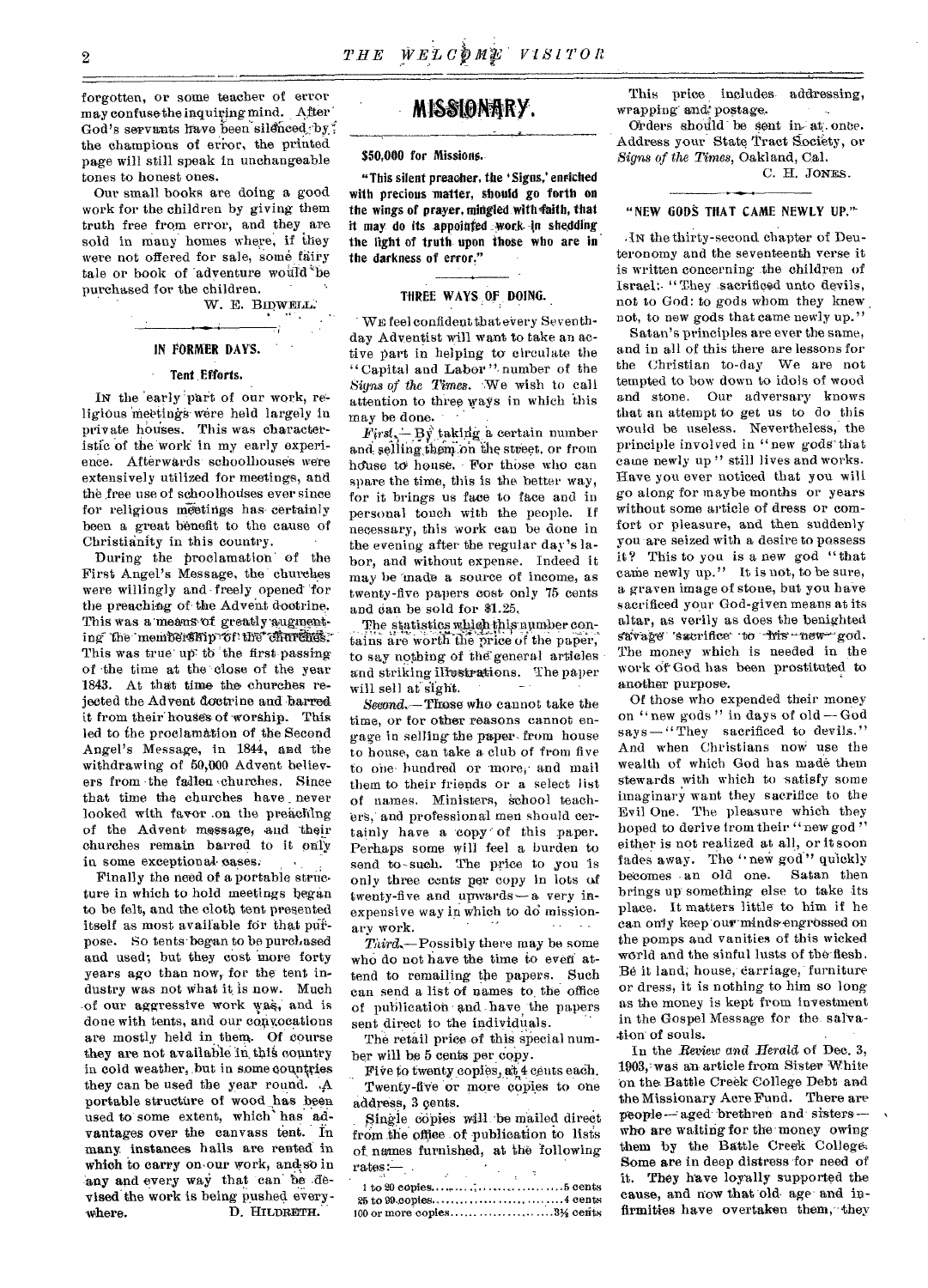need the money which they loaned this institution in order that they may be able to live.

Are there not many who will take the means-which they had intended to samiliers some "new god" and dedidate it to the Missionary Acre Fund that these who are bone of our bone and flesh of our, flesh in the Third k.ngel's Message shall not be left to ffer? All contributions to the Mis- $\lambda$ ary Acre Fund should be sent to 'undersigned at Berrien Springs, h. **P. T. MAGAN.** 

# **111E INTERNATIONAL PUBLISHING ASSOCIATION.**

international Publishing Aspu has purchased a two-story suilding in College View, Nebr., feet, with a good cellar ma- , at a .cost of \$900. There are ,ix rooms on the second floor, which will provide ample room for editorial ,work. In the front of the first story Will he located the manager's office, and immediately back of that; the stock room. Attached to the rear of the 'main building is a one-story building in which will be placed the two printing presses.

the digmed to build a one-story modification the west side of the main building, about fourteen feet in width. which will be used as a composing room. There will also be provided a small building in which to place the engine, and a well to furnish water for the plant. It is to be hoped that the total cost of the property, including improvements, will not exceed \$1,800.

The reason why the hoard of trustees deemed it advisable to purchase. rather than to bbild was in order to save expense, as at the present cost of material, in order to build a plant with sufficient space, it would require quite a sum of money, so they would have means invested in the plant which they desire to use in the circulation of literature.

It has been recommended by some, and the board of trustees deem 'it ad- 'N-1sable, Um purchase the stock of for-. **Aug publications at present owned by** Herald Publishing Association, and thus make the International Publishing Association the foreing  $m$ ) lishing house and distrib-Ating.cerd0 of our foreign literature In America. They hope soon to he able to fill orders for books, tracts, and pamphlets in the German, Swedish, and Danish-Norwegian languages. I hope all who read this article will bear this in mind.

E. T. RUSSELL.

# EDUGATIONAL.

#### **WHEN I HAVE TIME.**

WHEN'4 have time, so many things I'll do To make life happier and more fair For those whose lives are crowded now with care:

I'll help to lift them from'their low despair, When I haVe time.

When I have time, the friend I love so'well Shall know no more those weary, toiling days: I'll lead her feet in pleasant paths always. And cheer her heart with words of sweetest

praise,

When I have time.

When you have time! The friend you hold so dear

May be beyond the reach of your intent: may never know that you so kindly meant To till her life with sweet content,

When you had time.

Now is the time! Ah, friend! no longer wait To scatter loving smiles and words of cheer To those around whose lives are now so dear, They may not meet you in the coming year-  $\sim$ Now is the time. Now is the time.

" God looks upon the faithful, evangelistic canvasser with as much approval as he looks upon the faithful minister."

# $\mathbf{v}_\alpha$

## **PROCRASTINATION.**

THERE is hardly anything more destructive.to effective work-and high accomplishment than a habit of " putting off "disagreeable tasks. This postponing-of-the-disagreeable ha*bit*  is also demoralizing to character. It produces superficial work and; superficial living.

There is something lacking in the quality and solidity of character of a man who is always shirking disagreeable duties, sliding along the line of least resistance, and just trying to do those things which are agreeable and easy. It is struggling with difficulties, with boldness and determination, that gives stamina to character and backbone to life.

A man who has been accustomed from boyhood to plow straight furrows regardless of obstructions, who will not swerve a hair's breadth from his purpose, and who will not go around or over but through obstacles, has a solidity, a substantiality about him that is not found in a man who stops when he finds a hard place, and drifts along the line of least resistance. It is struggling with the difficult\_ and wrestling with obstacles that give nerve and fiber and stamina to 'character.

A habit of always taking up the most disagreeable duties first, when possible, takes the drudgery Out' of a task and gives a delight to life which is never experienced by those who postpone distasteful or dreaded duties.

There is a sense of triumph which comes from the consciousness! that you have mastered what discomposed you and was obnoxious to yoni: and that you have conquered what seemed difficult and have gotten it out Of. the way.

A man, who shirks unpleasant duties and goes around obstacles has a sense of inferiority. He has a sort of contempt for himself, his cowardice, his shrinking nature, and his laziness. He does not respect himself so much as the man who sweeps everything'before him, whether inviting or not.

There is a feeling of strength and a sense of power which comes to a man who has conquered the enemies in his pathway and the obstacles that lay between him and his goal.  $A$  man who always tries to avoid the disagreeable and shirks obstacles is a weaking.<br>He ruins his executive capacity and is not capable of grappling with difficulties.

There is every thing in making up one's mind resolutely to turn neither to the right nor to the left of an unwavering aim. It gives direction, purpose, and vigor to life which never come 'to a man who, drifts with the current.,

A strong man never hesitates or wavers when he comes to a hard place, but is all the more resolute to conguer. and this very determination. net. to shirk or to turn aside because of difficulties half conquers them. Dreading or postponing them engenders fear and destroys self-confidence, without which no great thing can be accomplished.  $\mathcal{N}_1$ 

If procrastination runs in your blood, and if you have come down from an indolent ancestry, you: will be obliged -to discipline yohrself severely to overcome the "putting-off," habit, for every disagreeable taSk:that confronts you will tempt you to -postpone it. All sorts of excuses will aresent themselves to you, and the only way to overcome this fatal tendency is to compel yourself to begin at bine the thing you dread. Do not allow: the argument which, perhaps, speaks in your blood to comfort you.

Listen to nothing, but begin the work instantly, and you will soon quer this unfortunate weakness which is fatal to all achievement, and death to -any 'effective endeavor. FOree yourself to begin immediately the task at hand.

Procrastination is the greatest enemy of achievement. Nothing is more delusive than delay. The man .who thinks he is going to do the delayed thing later, especially if it is a disagreeable task, will probably never do it.